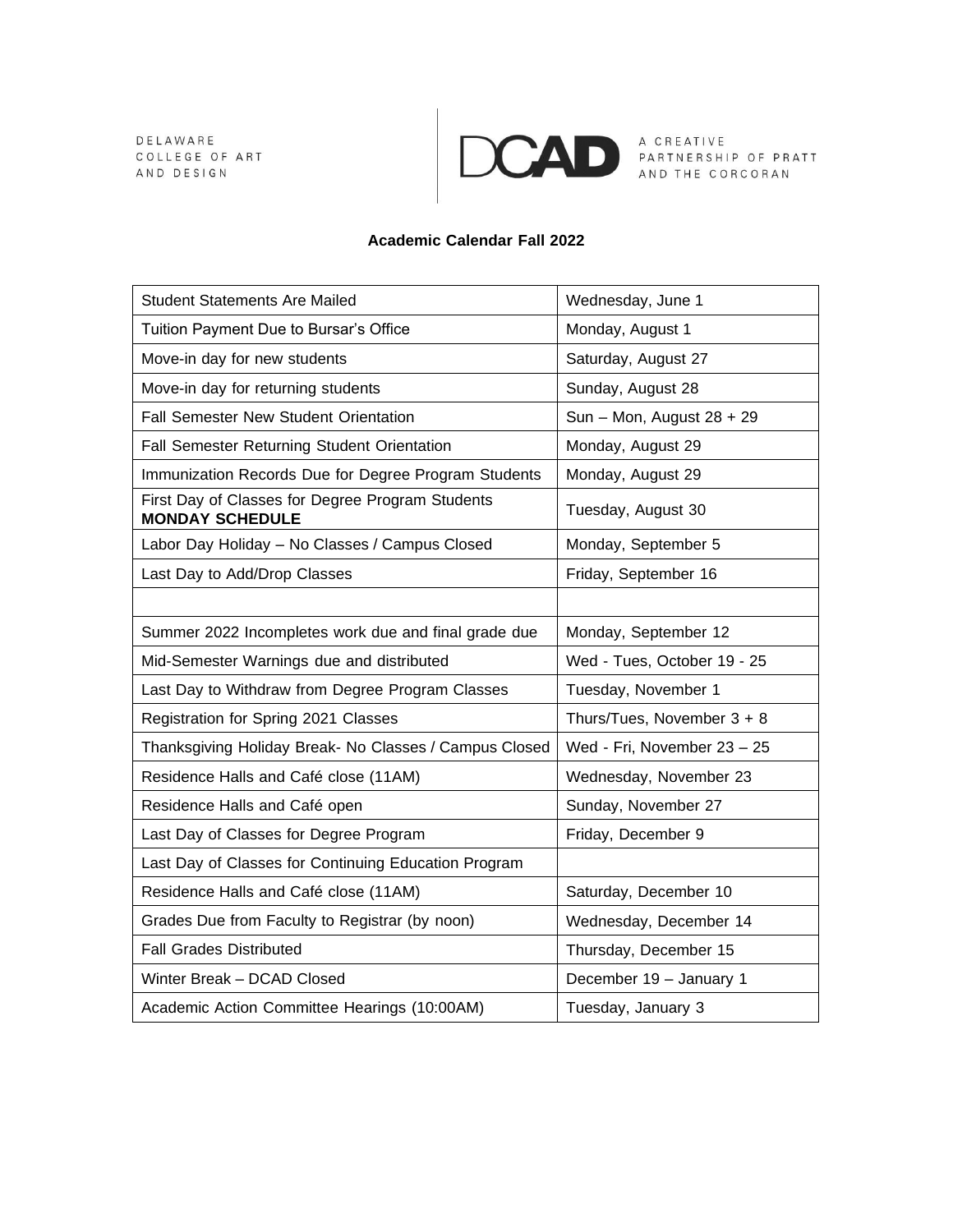DELAWARE COLLEGE OF ART AND DESIGN



A CREATIVE<br>PARTNERSHIP OF PRATT<br>AND THE CORCORAN

## **Academic Calendar Spring 2023**

| <b>Student Statements Are Mailed</b>                           | Friday, November 18, 2022  |
|----------------------------------------------------------------|----------------------------|
| Tuition Payment Due to Bursar's Office                         | Monday, January 2          |
| Administrative Offices Re-Open                                 | Monday, January 2          |
| First Day of Spring Continuing Education                       |                            |
| Fall 2021 Incomplete Work Due and Final Grade Due              | Friday, January 13         |
| Residence Halls Reopen for New and Returning Students          | Sunday, January 15         |
| Martin Luther King Day - No Classes / Campus Closed            | Monday, January 16         |
| First Day of Classes for Degree Program Students               | Tuesday, January 17        |
| Last Day to Add/Drop Classes                                   | Friday, January 27         |
| Last Day of Winter Continuing Education                        |                            |
| First Day of Spring Continuing Education                       |                            |
| Mid-Semester Warnings due and distributed                      | Tues - Mon, March $7 - 13$ |
| Residence Halls and Café close (11AM)                          | Saturday, March 11         |
| Spring Break - No Classes / Campus Open                        | Sat - Sun, Mar 11 - 19     |
| Residence Halls and Café open                                  | Sunday, March 19           |
| Last Day to Withdraw from Degree Program Classes               | Monday, March 20           |
| <b>First Year Portfolio Review</b><br>No Classes / Campus Open | Tuesday, April 5           |
| Registration for Summer and Fall 2022 Classes                  | <b>TBD</b>                 |
| Last Day of Classes for Degree Program                         | Friday, May 5              |
| Residence Halls and Café close (11AM)                          | Monday, May 8              |
| Grades Due to Registrar (by 10AM)                              | Friday, May 12             |
| Degree Audit for Graduating Students                           | Friday, May 12             |
| Last Day of Spring Continuing Education                        |                            |
| Commencement                                                   | Monday, May 8              |
| Academic Action Committee Hearings (10:00AM)                   | Monday, May 15             |